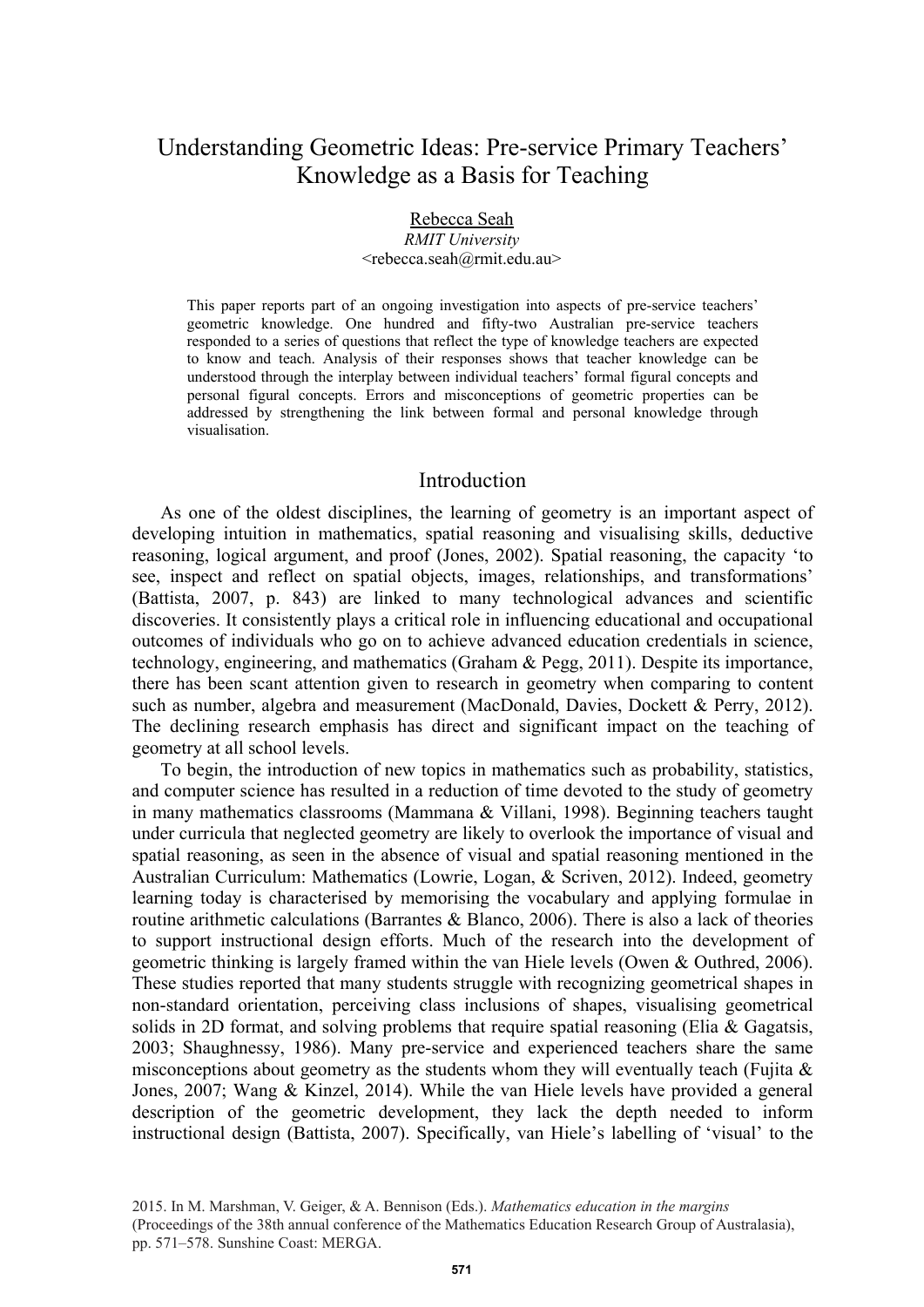lowest level is problematic because visualisation is needed at all levels of development (Jones, 2002).

While the key to supporting meaningful student learning lies in teachers possessing a number of identifiable and differentiable knowledge bases termed mathematical knowledge for teaching (Ball & Hill, 2008), codifying the type of geometric knowledge teachers need is difficult. As a discipline, geometry has grown to include more than 50 different aspects and theories (Graham, Bellert, & Pegg, 2007). Disagreements abound in the aims, content and methods of teaching from primary years to higher education level. As such, 'there has not yet been found – and perhaps there does not exist at all – a simple, clean, linear, "hierarchical' path from elementary to the more advanced achievements of geometry' (Mammana & Villani, 1998, p. 337). All types of geometric concepts appear to develop over time, becoming increasingly integrated and synthesised (Jones, 2002, p. 130). Secure knowledge of two and three dimensional shapes then acts as a conceptual glue that provides coherence and relevance to the learning of more advance geometry (Usiskin, 2012).

Much of the difficulties involved in learning two and three dimensional shapes are caused by a disjuncture between personal geometric knowledge derived from experience and formal geometric knowledge deriving from axioms, definitions, theorems, and proofs. Not so well known is the construct of visualisation and its role in bridging this gap to support learning. Available research suggests that learners tend to be better at drawing a correct image of a shape than providing a definition (Fujita & Jones, 2007). Many learners also have a tendency to make decisions based on figural constraints rather than on formal geometric knowledge (Fischbein, 1993).

This paper reports part of an ongoing investigation into teacher geometric knowledge. The larger study focuses on developing frameworks that can contribute to the design of instructional sequences. The responses of 152 pre-service teachers are considered in order to: (a) determine the gaps between Australian pre-service teachers' personal and formal geometric knowledge; and (b) the role of visualisation in the construction of geometric ideas.

## Theoretical Framework

Geometry deals with mental entities constructed through the use of geometrical representations. In the form of points, lines, angles, and shapes, these are not simply representations of actual objects experienced in the world. Rather, they are used in an attempt to take an abstract concept and make it concrete (Phillips, Norris & Macnab, 2010). Geometric representations encompass both figural and conceptual characters (Fischbein, 1993). Figural characters depict properties that represent a certain shape and can be classified as external (embodied materially on paper or other support) or iconical (centred on visual images) (Mesquita, 1998). According to Mesquita, figures can also be determined in terms of 'finiteness' (referring to specific forms) and 'ideal objectiveness' with no reference made to specify its forms. For example, the image  $\diamondsuit$  may be considered as a square with the unit of 3 (finiteness) or a quadrilateral with no reference made to its form (idea objectiveness). On the other hand, conceptual characters are *concept image* - the collective mental pictures, their corresponding properties and processes that are associated with the concept (Vinner, 1991). Such an image represents an ideal phenomenon, bound by its *formal concept definition* - a form of words used to specify that concept (Tall & Vinner, 1981, p. 152), and developed through the process of visualising.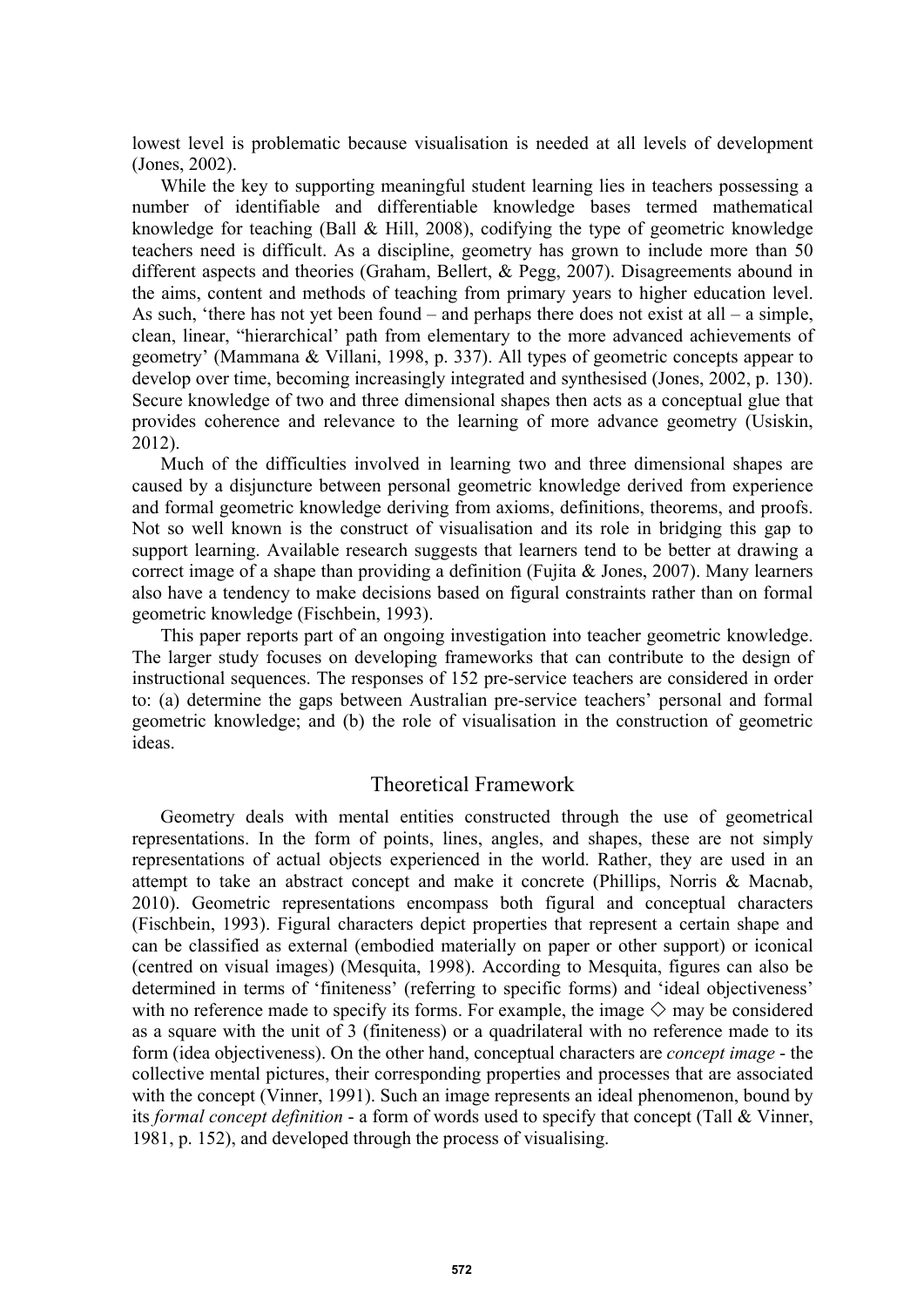Phillips, Norris, and Macnab (2010) found 23 definitions and explicit statements relating to visualisation. They point to a three-fold distinction between physical objects serving as: visualisations; mental objects pictured in the mind; and cognitive processing in which objects are interpreted within the person's existing network of beliefs, experiences, and understanding. Individuals develop their own personal *concept images* and *concept definitions* through experience. They may be referred to as *personal figural concepts* whereas '*formal figural concepts*' refer to *concept image* and *concept definitions* that are based on the axiomatic system (Fujita & Jones, 2007)*.* Problems with visualisation may create disjuncture between *personal figural concepts* and *formal figural concepts.* A learner's first encounter with any geometric ideas is often through the use of objects or geometrical figures. Definitions are used to help form a concept image. Once the image is formed, the definition becomes dispensable or even forgotten (Vinner, 1991). From a didactical point of view, the role visualisation play in the interaction between *personal figural concepts* and *formal figural concepts* may help to understand how geometric knowledge is constructed and thereby inform pedagogical and curricular decisions.

### Method

A total of 152 Australian primary pre-service trainee teachers in the third year of a four-year primary teacher education course participated in this study. The participants had undertaken two method courses on number, measurement, geometry, probability, and statistics and were reminded of the geometry topics they have studied prior to the study. Five multiple choice and two short answer questions were presented to the participants and relate to pi, angle, and properties of two and three dimensional shapes. They represent a sample of concepts participants are expected to know and teach. Details of the questions together with the analysis of the data are presented below.

# Results and Discussions

The results of participants' correct responses on five multiple choice questions are summarised in Figure 1. No questions obtained 100% accuracy. The best performance was question 2 while the poorest score was question 3.



*Figure 1*. The amount of correct responses on the five questions

The first question asked the participants to select the most appropriate statement about  $\pi$ . It then asked participants to describe an activity that develops an understanding of this relationship. Knowledge of ratio written as a fraction and the relationship between circumference and diameter, through visualisation, can help participants to deduce the correct answer. The results spread across the four options (Table 1). Two thirds of the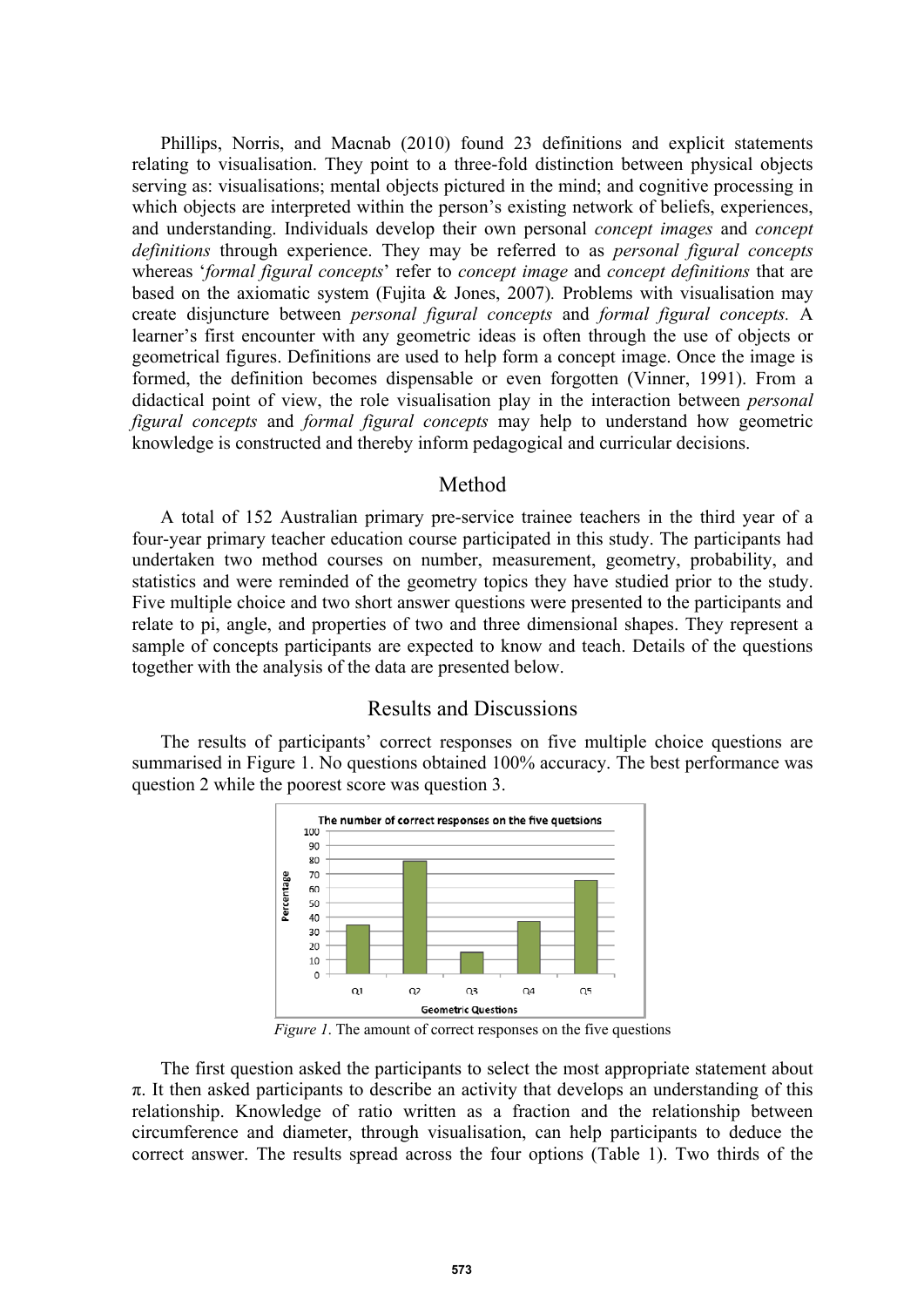participants understood the relationship between circumference and diameter whereas 50 participants taught it is related to circumference and radius. Some participants scribbled down  $\pi r^2 = C$ ,  $d = r^2$ ,  $2\pi r$ ,  $\pi = r \times 3.14$ ,  $d = 3 \times C$  or  $\pi r^2$  to help them determine the right answer. Others drew diagrams (Figure 2). None of these participants answered correctly.

#### Table 1 *Breakdown of Responses for Question 1*

| Questions:                                                  |       | Responses |  |
|-------------------------------------------------------------|-------|-----------|--|
| 1. Select the correct statement about pi                    | (No.) |           |  |
| a. Pi is the ratio of circumference to radius in a circle   | 16    | 11%       |  |
| b. Pi is the ratio of circumference to diameter in a circle | 52    | 34%       |  |
| c. Pi is the ratio of radius to circumference in a circle   | 34    | 22%       |  |
| d. Pi is the ratio of diameter to circumference in a circle | 50    | 33%       |  |



*Figure 2*. Drawings of two participants.

When asked to describe an activity to develop an understanding of this relationship, many participants mentioned measuring round objects of different sizes and then compare the results to establish the connection. However, a large number of descriptions, as shown below, lacked clarity and showed a lack of *formal figural concept* for the circle.

Participant A: Pi is the relationship between the radius and circumference. Measure the diameter, half it and use the pi formula to work out the circumference.

Participant B: The diameter is two times the radius, which is half the circumference. Students can measure different bottles and then half the total of the object measured.

Participant C: Circumference is half double the diameter or diameter is half the circumference.

Participant D: Circumference being the distance from one side to the other within the shape, and the diameter being the distance around the shape. I would draw a large circle on the ground and have students use formal and informal or standard and non-standard units to measure the two and see the difference.

During the method course, many pre-service teachers were intrigued by the history of  $\pi$ and methods used by mathematicians to determine the ratio. While almost all could recite  $\pi$ as equal to 'three point one four', few understood that it is an expression of a relationship between the circumference of a circle and its diameter. It would appear that despite the course work, many participants continued to demonstrate a lack of *formal figural concep*t for pi. They did not understand the relationships the formulas they have written sought to express. They also could not infer from the diagrams that since the circumference of any circle is about three times larger than its diameter (based on visualising), the correct answer will have to be 'b' - pi is the ratio of circumference to diameter (based on number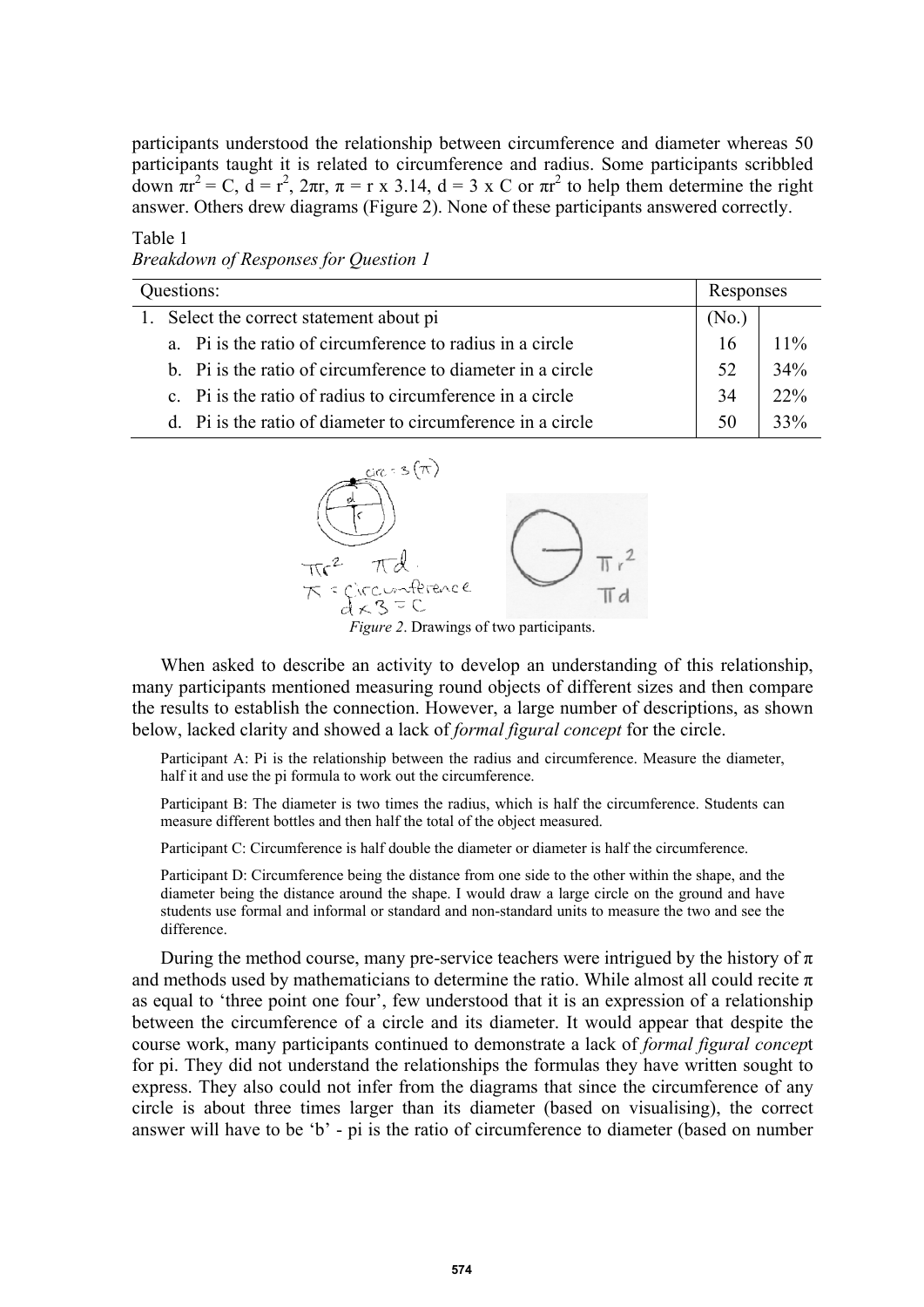understanding). Several participants viewed the diameter as half the size of circumference, albeit confusing both terms.

Question two assessed participants' knowledge of two dimensional shapes. It received the highest correct response (Table 2). Among the 120 correct responses, 77 participants drew figures to obtain the answer. One participant drew and wrote 'equal opposite sides that never meet'. Although the definition is not entirely correct, it showed her attempt to use both her personal *concept definition* and *concept figure* to obtain the answer (Figure 3).

## Table 2

*Breakdown of Responses for Question 2* 

| Questions: |                                                                               | Responses |     |
|------------|-------------------------------------------------------------------------------|-----------|-----|
|            | 2. David thinks of a regular 2D shape. It has only 3 pairs of parallel sides. | (No.)     |     |
|            | The shape could be                                                            |           |     |
|            | a. A parallelogram                                                            | 17        | 11% |
|            | A pentagon<br>$b_{-}$                                                         | 10        | 7%  |
|            | An octagon<br>$c_{\cdot}$                                                     |           | 3%  |
|            | A hexagon                                                                     | 120       | 79% |

2. David thinks of a regular 2D shape. It has only 3 pairs of parallel sides. The shape could be

| a. A parallelogram<br>b. A pentagon | opposite<br>equal         |  |
|-------------------------------------|---------------------------|--|
| c. An octagon<br>(d) A hexagon      | sades that<br>never meet. |  |

*Figure 3*. Using definition and figures to deduce the right answer.

David thinks of a regular 2D shape. It has only 3 pairs of parallel sides. The shape could be a. A parallelogram 2 b. A pentagon | C. An octagon d. A hexagon /

*Figure 4.* A participant's attempt to draw shapes to solve the problem.

Seventeen (11%) participants answered parallelogram when asked to determine a shape with only 3 pairs of parallel sides. They could have assumed 'parallel sides' as synonym to 'parallelogram'. Those (10 participants, 7%) who chose pentagon could have confused the Greek prefixes of 'penta' and 'hexa' whereas it is unclear how five (3%) participants chose octagon. Among them, one participant drew the four options and attempted to identify the parallel lines (Figure 4). His drawing indicated that he understood parallel lines could be represented vertically ( $| \cdot |$ ), horizontally ( $=$ ), or diagonally ( $\prime$   $\prime$ ). However, he could only identify one pair of parallel lines for hexagon base on his diagram. Since the other pair of lines (/ \ and / \) did not rest on the same plane, he concluded that they are not parallel. Because the question asks for 3 pairs, he chose 'octagon' as it has more than six sides. In this case, his visual interpretation of the diagram was incorrect and he did not have sufficient *formal figural concept* for the regular hexagon.

The participants' knowledge of solids was weak and appears to be restricted to prism. Question 3 received the lowest score with 23 (15%) students responding correctly (Table 3). Forty percent of the participants inferred that 'deca' means 10, ignoring the 'do',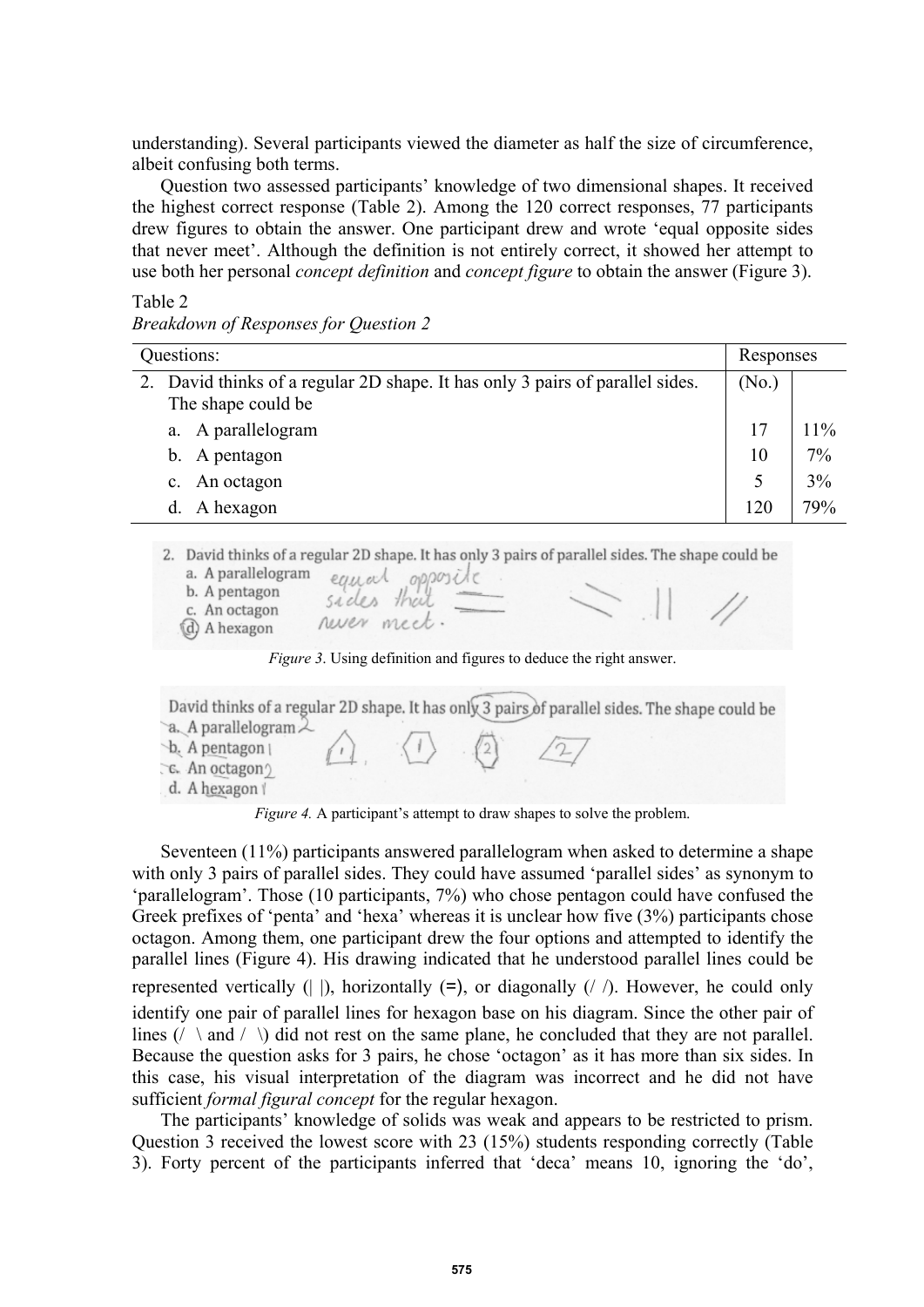deduced that a dodecahedron must have 10 faces. Fifty participants may have thought that tetrahedron is made up of triangles with three vertices and so gave the response 'd'. These participants did not comprehend the Greek origin of these terms. Unlike the hexagonal prism, whose image is easier to be formed in the mind, the participants may not have had sufficient experience with the solids listed in question 3. As such, they were unable to represent three dimensional shapes using two dimensional diagrams. Their responses also suggested a lack of *concept definition* for three dimensional shapes. For question 5, 99 (66%) participants comprehended that a hexagonal prism has 8 faces, 18 edges and 12 vertices. Although 13 participants also knew that a hexagonal prism has 8 faces, they assumed that it has 16 edges instead of 18. This could be due to a counting error or that they were engrossed in the term hexagonal to mean '6'. Thirty-nine participants presumed that 'hexagonal' meant 'six' and chose either 'b' or 'c'.

Table 3

| Breakdown of Responses for Question 3 and 5 |  |  |  |
|---------------------------------------------|--|--|--|
|                                             |  |  |  |

| Questions:                                           |                   | Responses |  |
|------------------------------------------------------|-------------------|-----------|--|
| 3. Select the correct statement about 3D shapes.     | (N <sub>0</sub> ) |           |  |
| A dodecahedron has 10 faces<br>$a_{-}$               | 61                | 40%       |  |
| b. An octahedron has 6 vertices                      | 23                | 15%       |  |
| c. A cube has as many faces as vertices              | 17                | 11%       |  |
| d. A tetrahedron has twice as many edges as vertices | 50                | 33%       |  |
| 5. A hexagonal prism has                             |                   |           |  |
| 8 faces, 18 edges and 12 vertices<br>a.              | 99                | 66%       |  |
| b. 6 faces, 16 edges and 10 vertices                 | 10                | 7%        |  |
| c. 6 faces, 12 edges and 10 vertices                 | 29                | 19%       |  |
| 8 faces, 16 edges and 12 vertices<br>d.              | 13                | 9%        |  |

An angle is a form of measurement that calculates the amount of turn from one direction to another. Knowing that polygons can be viewed as containing triangles helps understand the patterns for finding the sum of the internal angles for a polygon. Few participants comprehend this idea. When asked to determine the internal angles of regular polygons (Question 4, Table 4), only 55 participants (36%) gave the correct answer.

Table 4

*Breakdown of Responses for Question 4* 

| Questions:                                     |    | Responses |  |
|------------------------------------------------|----|-----------|--|
| 4. The internal angle of a regular pentagon is |    |           |  |
| a. $120^{\circ}$                               | 56 | 37%       |  |
| b. $108^{\circ}$                               | 55 | 36%       |  |
| c. $110^{\circ}$                               | 35 | 23%       |  |
| $102^\circ$<br>d.                              |    | 3%        |  |

When asked how they would define an angle and demonstrate to a child that the sum of the interior angles of a triangle is always 180 degrees, a number of participants attempted to describe how an angle looks like rather than stating the nature and scope of an angle and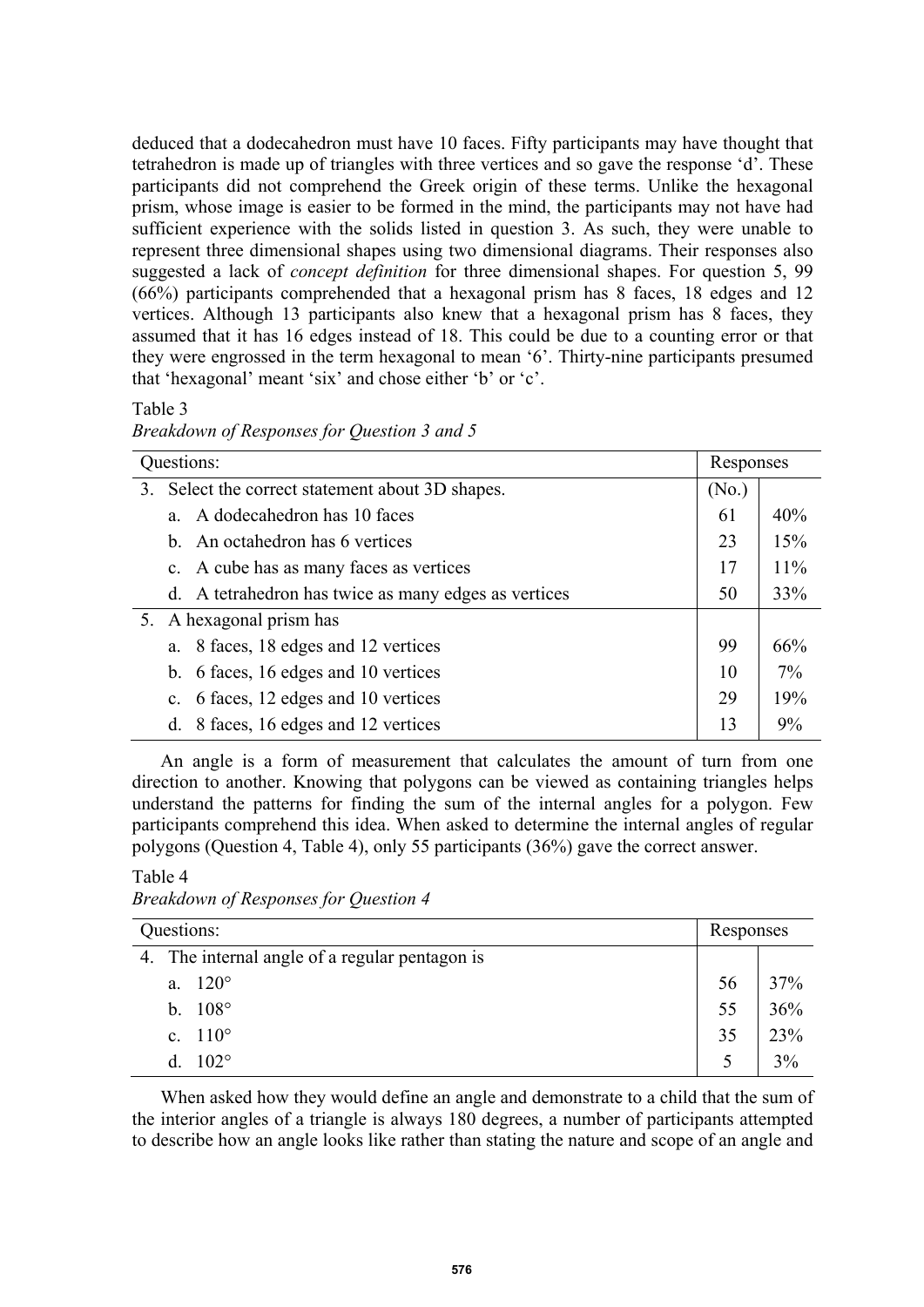its relation to measurement (Figure 5). Also, they could not provide an activity to help a child construct this idea.

Participant A: An angle is a particular line in which something can be of varying degrees for example the angle could be 90° or 180°.

Participant B: An angle is the degree of two points of radius from a center (starting) point.

Others simply ignored the definition and described how they would get children to draw and measure angles. One participant understood the sum of the interior angles of a triangle is always 180° but drew a triangle with three 90° (Figure 5), demonstrating a lack of *concept image* for triangles.



*Figure 5*. An attempt to define 'angle' by one participant

### Conclusion

Teaching for geometric and spatial reasoning requires teachers to have a conceptual understanding of the structures and properties of shapes and solids, their positions in space, and the connectedness between them in the formation of theorems and the learning of other mathematical concepts. The findings indicate that only a small group of pre-service teachers demonstrated sufficient *formal figural concept* knowledge relating to the topics addressed in this study. Many were not ready to teach geometry at the level required of them. While the van Hiele model suggests that these participants are still at level 2 or below and show a lack of geometrical reasoning ability, the constructs of *personal figural concept* and *formal figural concept* provides greater insights into individuals' understanding of geometric ideas*.*

Individuals' *personal figural concepts* are constructed through experience with various geometric figures and the definitions attributed to these representations. The conceptual characteristics of a figure ares governed by its definition, which in turn is a statement that describes the nature, scope and meaning of a particular concept. For *personal figural concept* to be aligned with *formal figural concept*, well-developed *concept image* and *concept definitions* through visualisation are needed. The findings reveal that many participants' mental images of geometric shapes showed a lack of conceptual understanding. For example, they were able to draw and identify circumference and diameter but did not have the *concept definition* needed to comprehend the relationship between them. They could describe how an angle looks like but were unable to reason using properties of triangles. Many also could not accurately visualise and interpret the figures they had drawn, assuming that diameter was half the length of circumference. They also lacked a *personal figural concept* for three dimensional shapes, suggesting the lack of knowledge to this topic.

Similar to Fujita and Jones' (Fujita & Jones, 2006) findings, regression has happened after participants have completed the method course. One explanation could be that the geometric ideas presented were new to them and have not influenced their underlying beliefs and cognitive processes. This, coupled with their school experience may be the